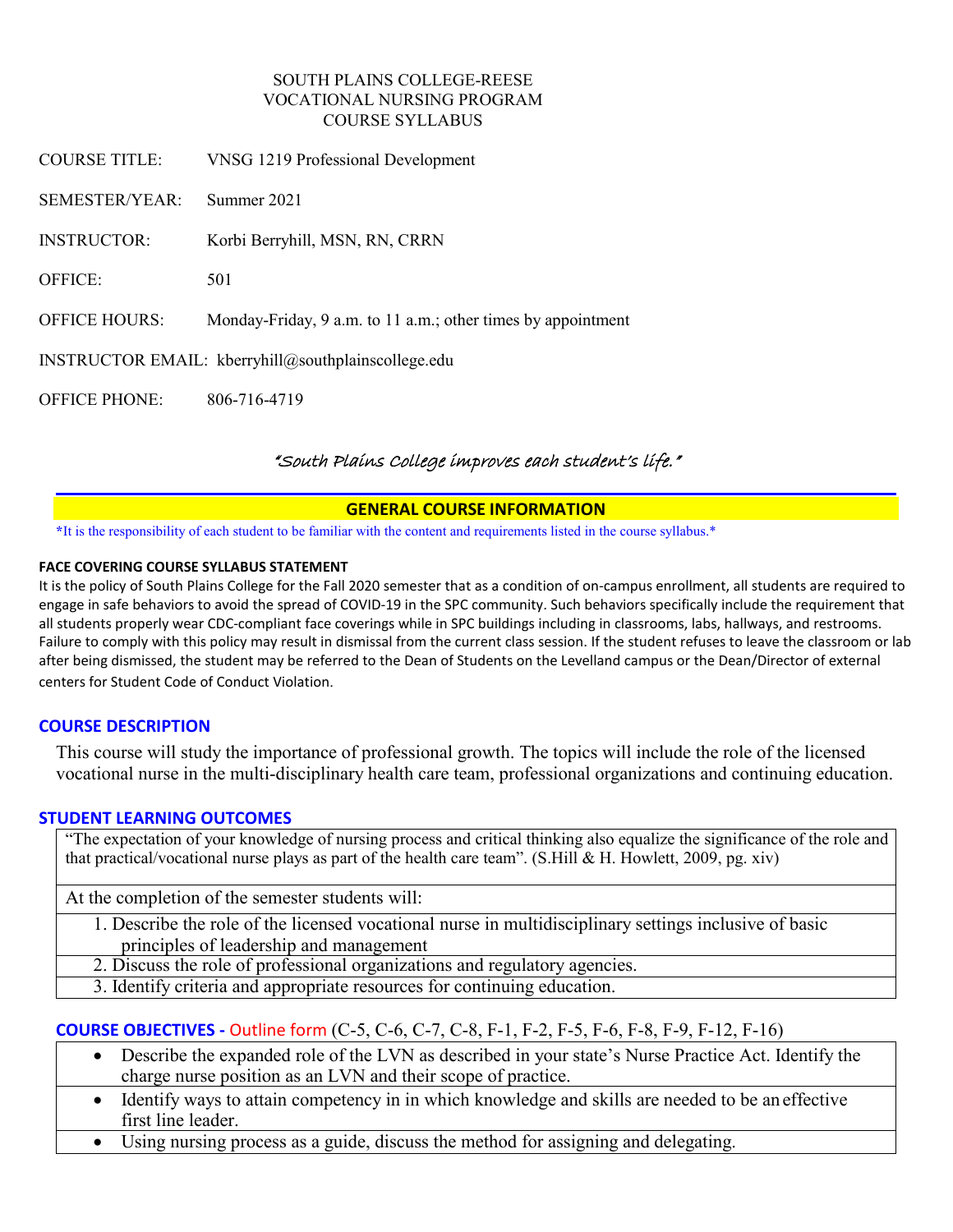- List the requirements for continuing education; professional organizations and define the duties ofthe LVN.
- Describe the shift to long term care and home health nursing and identify the role of the LVN home setting.
- Discuss and prepare resumes', job applications and prepare for job interviews. Discuss requirements of state board of nursing eligibility and purpose for NCLEX exam.
- Prepare for NCLEX-PN
- Be present and punctual for all classes.

### **EVALUATION METHODS:**

Computer-based exams, written exams, written assignments, quizzes, and other projects as assigned. In addition, methods of instruction may include but are not limited to lecture, discussion, required reading assignments/nursing journals, charts/posters, Power Point and audio/video presentation.

### **ACADEMIC INTEGRITY**

It is the aim of the faculty of South Plains College to foster a spirit of complete honesty and a high standard of integrity. The attempt of any student to present as his or her own any work which he or she has not honestly performed is regarded by the faculty and administration as a most serious offense and renders the offender liable to serious consequences, possibly suspension.

**Cheating** - Dishonesty of any kind on examinations or on written assignments, illegal possession of examinations, the use of unauthorized notes during an examination, obtaining information during an examination from the textbook or from the examination paper of another student, assisting others to cheat, alteration of grade records, illegal entry or unauthorized presence in the office are examples of cheating. Complete honesty is required of the student in the presentation of any and all phases of coursework. This applies to quizzes of whatever length, as well as final examinations, to daily reports and to term papers.

**Plagiarism** - Offering the work of another as one's own, without proper acknowledgment, is plagiarism; therefore, any student who fails to give credit for quotations or essentially identical expression of material taken from books, encyclopedias, magazines and other reference works, or from themes, reports or other writings of a fellow student, is guilty of plagiarism.

### **VARIFICATION OF WORKPLACE COMPETENCIES**

Vocational Nurses are expected to know how to function within the boundaries of the Nurse Practice Act as well as know how to navigate legal and ethical responsibilities.

### **BLACKBOARD**

Blackboard is an e-Education platform designed to enable educational innovations everywhere by connecting people and technology. This educational tool will be used in this course throughout the semester.

### **SCANS and FOUNDATION SKILLS**

This course meets the SCANs (Secretaries Commission on Achieving Necessary Skills): (C-5, C-6, C-7, C-8, F-1, F-2, F-5, F-6, F-8, F-9, F-12, F-16)

# SPECIFIC COURSE INFORMATION

# **TEXT AND MATERIALS**

**TEXTBOOK Publisher ISBN#**

Success in Practical/Vocational Nursing,<br>
From Student to Leader ; Patricia Knecht (8<sup>th</sup> Edition) 978-0-323-35631-2 From Student to Leader ; Patricia Knecht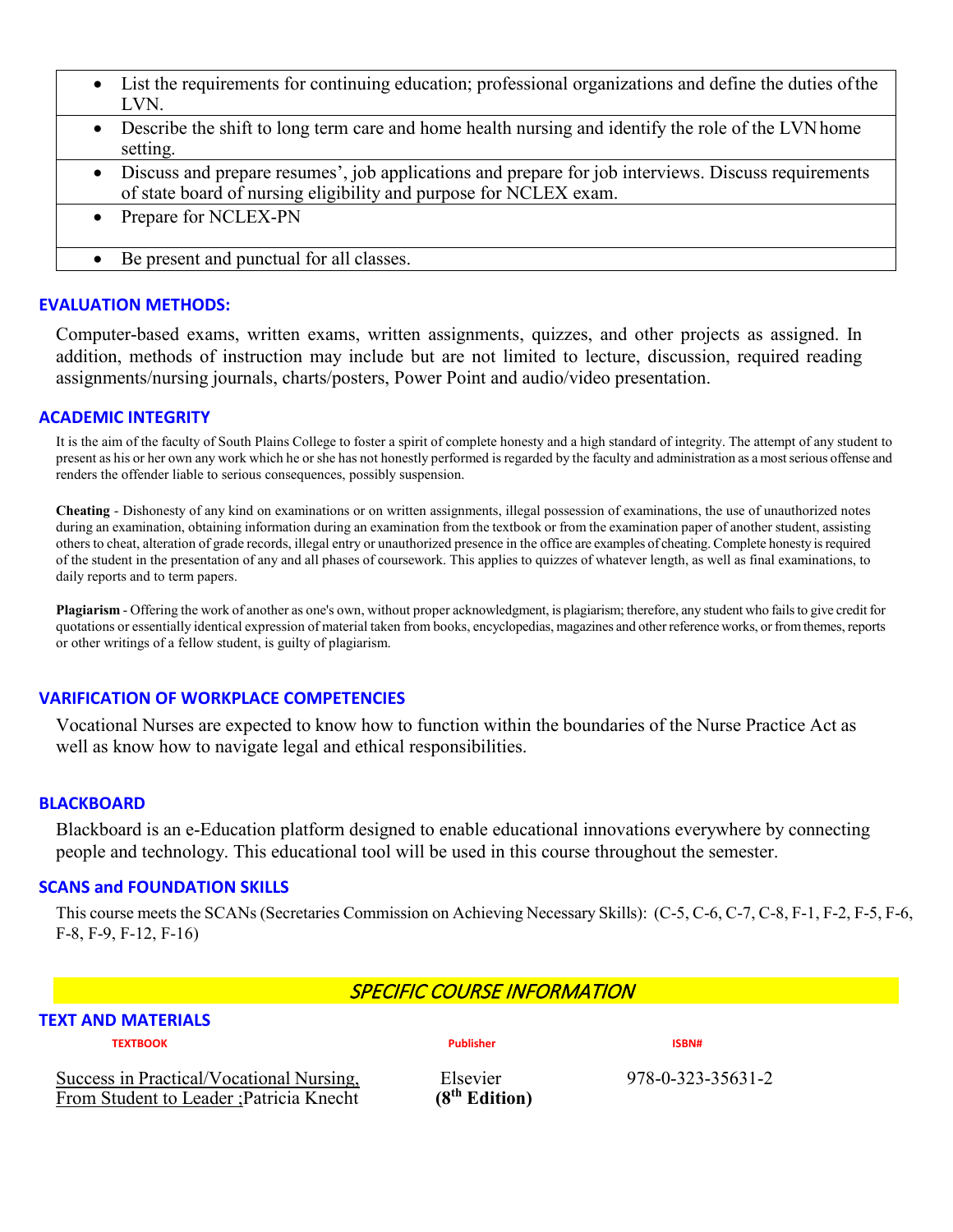#### **ADDITIONAL CLASSROOM ITEMS**

Students should come to class prepared with pens, pencils, and a spiral notebook for taking notes or completed quizzes or assignments in class. Students should be prepared to take notes over lecture material if they choose.

#### **ATTENDANCE POLICY (\*READ CAREFULLY)**

Attendance will be recorded based on student's actual attendance and completion of assignments. Roll is taken for each class.

Students are not allowed to disrupt the class/meetings for tardiness. It is disruptive to students who are on time for a tardy student to enter the classroom late. It also demonstrates a lack of caring and lack of respect to classmates for the tardy student to disrupt the class. Students who are tardy to the start of class or after breaks are counted astardy within the first 5 minutes of the class starting **(after that, students are "absent"). Two tardies count as one absence**. A student who does not stay for the entire class period is absent. However, a student who is late for a test, cannot enter and is "absent." The student who is asked to leave class for unpreparedness, sleeping, or unprofessional conduct will have that counted as an absence.

#### *The student may have 2 absences for the Professional Development Course.*

# **A student who misses more than two classes in this course does not meet the course objectives and must withdraw from the Vocational Nursing Program with a "F".**

#### *Attendance and timeliness are two characteristics of professionals.*

*Students are expected to attend all classes in order to be successful in a course. The student may be administratively withdrawn from the course when absences become excessive as defined in the course syllabus.*

*When an unavoidable reason for class absence arises, such as illness, the instructor may permit the student to make up work missed. It is the student's responsibility to complete work missed within a reasonable period of time as determined by the instructor. Students are officially enrolled in all courses for which they pay tuition and*  fees at the time of registration. Should a student, for any reason, delay in reporting to a class after official enrollment, absences will be attributed to the student from the *first class meeting.*

Students who enroll in a course but have "Never Attended" by the official census date, as reported by the faculty member, will be administratively dropped by the Office *of Admissions and Records. A student who does not meet the attendance requirements of a class as stated in the course syllabus and does not officially withdraw from that course by the official census date of the semester, may be administratively withdrawn from that course and receive a grade of "X" or "F" as determined by the instructor. Instructors are responsible for clearly stating their administrative drop policy in the course syllabus, and it is the student's responsibility to be aware of that policy.*

*It is the student's responsibility to verify administrative drops for excessive absences through MySPC using his or her student online account. If it is determined that a student is awarded financial aid for a class or classes in which the student never attended or participated, the financial aid award will be adjusted in accordance with the classes in which the student did attend/participate and the student will owe any balance resulting from the adjustment.*

*[\(http://catalog.southplainscollege.edu/content.php?catoid=47&navoid=1229#Class\\_Attendance\)](http://catalog.southplainscollege.edu/content.php?catoid=47&navoid=1229&Class_Attendance))*

#### **EMERGENCY MESSAGES**

The student should notify his/her family that in case of an emergency during normal class schedule, they should call the Nursing Office at (806)716-4626 or (806)716-4719. Class will not be interrupted unless it is an emergency, so they must identify themselves and say it is an emergency to get immediate action. The student should notify his/her family that in the case of an emergency during clinical rotations, they should call and leave a message or text (who they are and who they need to get in touch with for an emergency) to the number or numbers provided to them in the clinical course syllabus and/or on the clinical course schedule.

#### **Dropping a class**

Students should submit a **Student [Initiated](https://forms.office.com/Pages/ResponsePage.aspx?id=ZrGRbWrP6UWeIqAmJdCCqRkmPIpp6AVCixFJfcqITt9UODExTUFXS0JOODhJOTlYM0NEV1kzRk9GMS4u) Drop Form** online**.**

Students will not be required to obtain an instructor signature to drop, however, we do encourage students to communicate with instructors or advisors prior to dropping a course when they are able. **There will be no charge for drops for the fall or spring semesters**.

#### **Withdrawing from all classes**

If a student wishes to withdraw from all courses, they should initiate that process with the Advising Office. They can schedule an appointment with an advisor by visiting <http://www.southplainscollege.edu/admission-aid/advising/spcadvisors.php> or by calling 806-716-2366.

#### **Schedule Change (after late registration and before census date)**

To make a schedule change after late registration (August 28) and before the census date (September 9), students should submit a **[Schedule](https://forms.office.com/Pages/ResponsePage.aspx?id=ZrGRbWrP6UWeIqAmJdCCqRkmPIpp6AVCixFJfcqITt9UODIyTkRZSkFHVDNSVFRFV0g0T0tVWVAwRi4u) Change Form.**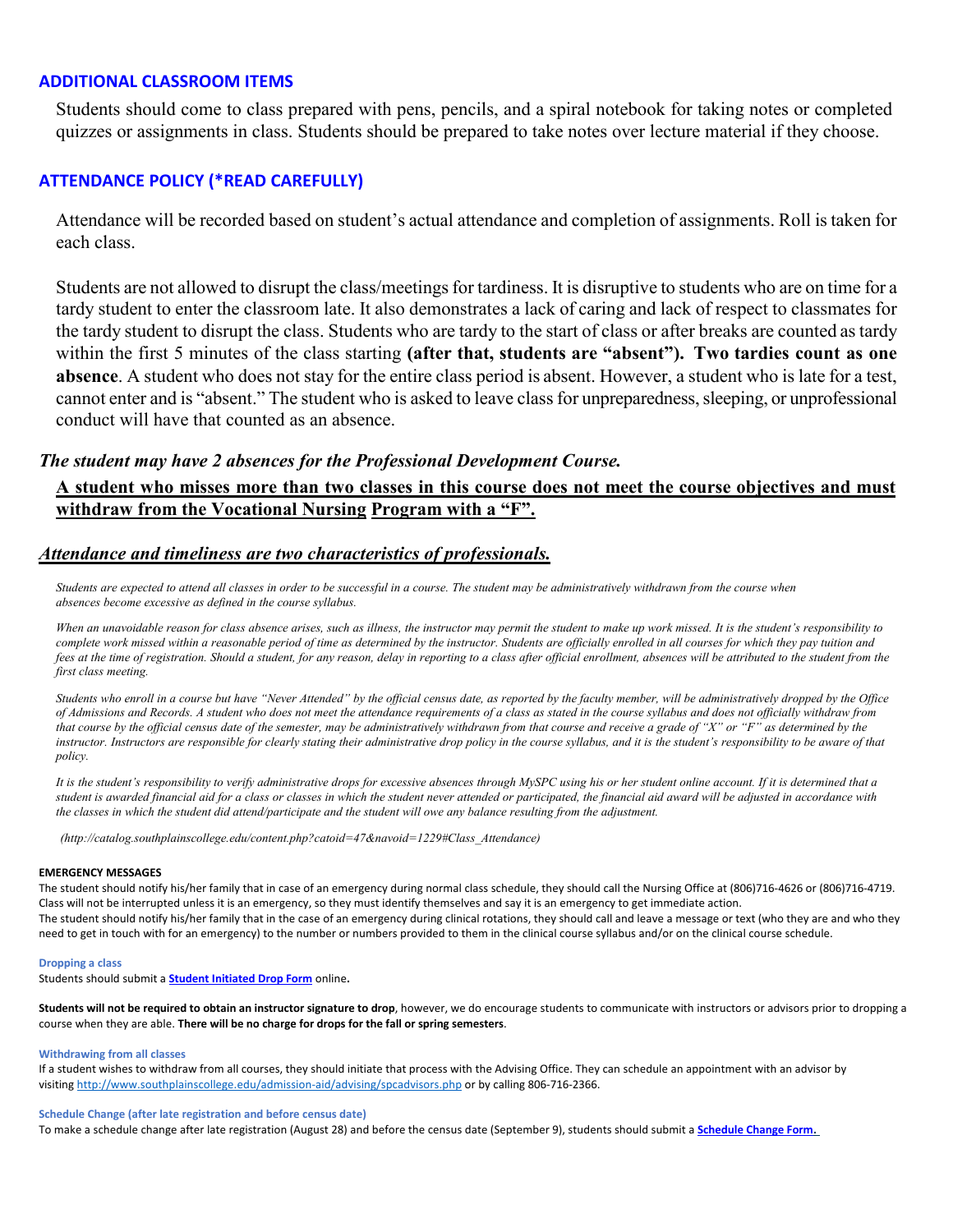After late registration, adding a class requires instructor approval. If a student is requesting to be added to one of your courses and you approve, please email [registrar@southplainscollege.edu](mailto:registrar@southplainscollege.edu) with your approval. This can take the place of signature on the Schedule Change Form that we have required in the past.

For additional information regarding schedule changes, drops and withdrawals, click [here.](http://www.southplainscollege.edu/admission-aid/apply/schedulechanges.php)

### **ASSIGNMENT POLICY**

It is the responsibility of the student to be informed of class progress and assignments and to be prepared to participate in discussion, to turn in any assignments due, and/or take the quiz or test scheduled for that day.

Assignments may include but are not limited to writing assignments, discussion boards, Vocabulary, Pop quizzes and projects/group projects.

Reading any assigned material assists the student to listen to the lecture with a higher degree of acuity and to participate in class discussion more effectively. A student cannot expect to understand what is being said in class when she/he has had no previous contact with the ideas or terms related to the topic.

Much of the work of this course is in projects and reading work. Presentations will be required. More information about each assignment can be found in this syllabus. Due dates will be noted on the course schedule.

# *ALL WORK IS DUE by 0800 ON THE SCHEDULED DATE!*

- *At 0805, the work is late and there is an automatic 12 point deduction at 0805*<br> *P if the work is turned in between 0806 and 1600 on the due date, the deduction*
- *if the work is turned in between 0806 and 1600 on the due date, the deduction is 17 points. For each day following, there is an additional 20 point deduction until the grade of "0" is recorded.*

# **PLEASE NOTE: ALL work must be turned in to exit this course, so even work that earns a "0" must be completed before the final examination day for the student to pass this course. Work may be turned in early by handing it directly to the course instructor.** *You are encouraged to complete work early!*

\*\*\*Course Assignment Packet and Course Schedule are posted on BlackBoard.

### **COMPUTER USAGE**

Students will be expected to utilize computers to access assignments and classroom resources. All registered students are supplied with a working email account from South Plains College. Students may access the computer labs in building 8. The computer lab in building 5 is closed to students.

### **COMPUTER LAB USAGE**

Currently the campus computer lab in building 5 remains closed due to the Covid-19 crisis. Computers are available in the labs at building 8 for student use.

### **EXAMS**

# **In order to pass and exit this course, the student must**

- have a 75 average or better for the final course grade AND
- pass the Texas Board of Nursing Online Jurisprudence Examination \* by the time designated on the schedule AND
- Complete program evaluation by time designated on schedule AND
- Complete **all** assignments (even if a student does not meet the deadline and receives a "0" on an assignment**, all** assignments must be complete and turned in order for the student to exit the class)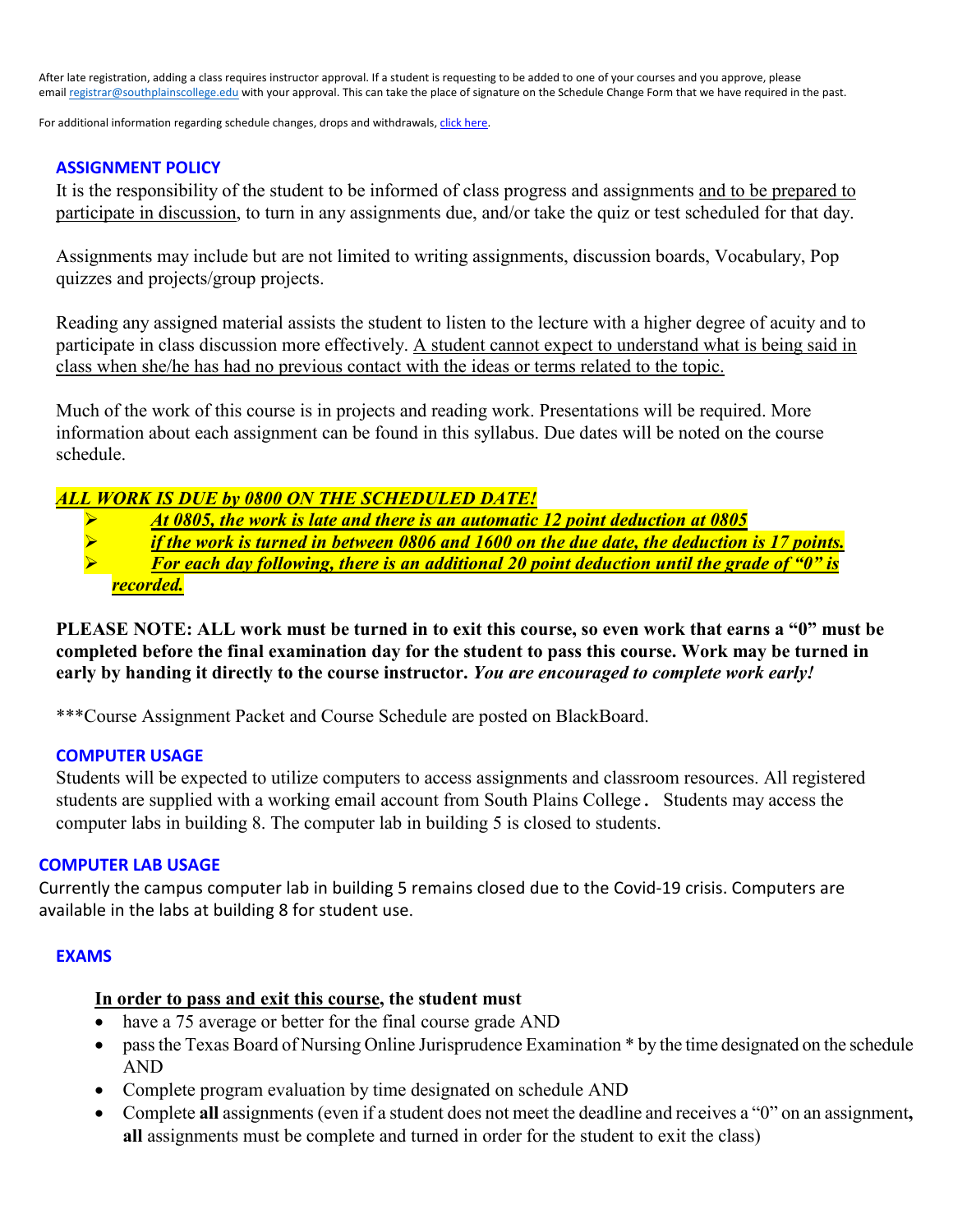• AND have no more than 2 absences.

During the 2007 Legislative session, the Texas Legislature mandated that all candidates for licensure pass a jurisprudence examination prior to being licensed in Texas. Therefore, all students are required to pass the online Nursing Jurisprudence Examination (NJE) prior to completing this course. The student must answer 38 out of 50 questions correctly in order to pass. The student can re-take the examination every 7 days.

AFTER YOU HAVE APPLIED FOR LICENSURE with the Texas Board of Nursing, please go to the BON website at www.bon.state.tx.us, scroll down to the online nursing jurisprudence examination, click on it and take the examination. Once you pass the examination, please print two copies. One copy will go to your permanent school record and one will be your copy for you to keep. You **must pass the exam** in order to pass the course and the program. You can only take the exam every seven days. Please allow time to retake the exam in case you do not pass on your first attempt.

**Examinations**: There will be a unit exam over each unit. Each examination will also include NCLEX-PN style questions over program material previously covered in the program. This is to help the student begin the prep work for the NCLEX.

**Course Assignments (Projects**): Much of the work of this course is in projects and reading work. Projects will be submitted in a pocket folder to the blue assignment folder on the due date no later than 0800. Assignments cannot be submitted by email or in some other format. All work should be submitted in a pocket folder to the blue folder set out for assignments [if the folder is not out, please put in the instructor box. Once the blue folder is picked up, late work should be directly handed to the course instructor so it can be timed. If it is just placed in the box outside the office door, it will be timed as to whenever the instructor actually removes it from the box.] Due dates will be noted on the course schedule. References should be appropriately used for all work.

*ALL WORK IS DUE by 0800 ON THE SCHEDULED DATE! At 0805, the work is late and there is an automatic 10 point deduction at 0805; if the work is turned in between 0806 and 1600 on the due date, the deduction is 15 points. For each day following, there is an additional 20 point deduction until the grade of "0" is recorded.* 

**PLEASE NOTE: ALL work must be turned in to exit this course, so even work that earns a "0" must be completed before the final examination day for the student to pass this course. Work may be turned in early by handing it directly to the course instructor.**

h. Grading Policy

 Grade Scale  $90 - 100 = A$  $80 - 89 = B$  $75 - 79 = C$  $70 - 74 = D$ 69. and Below  $=$  F

Grades are not rounded up or down. Example a 79.9 shows a 79 which would be a C. The FINAL COURSE GRADE is a letter grade only and is the grade that will appear on the SPC transcript. Numeric final course grades will not be listed on Blackboard.

Some assignments will be completed in class (as noted on the course schedule). Grade Breakdown:

Unit Exams: 50%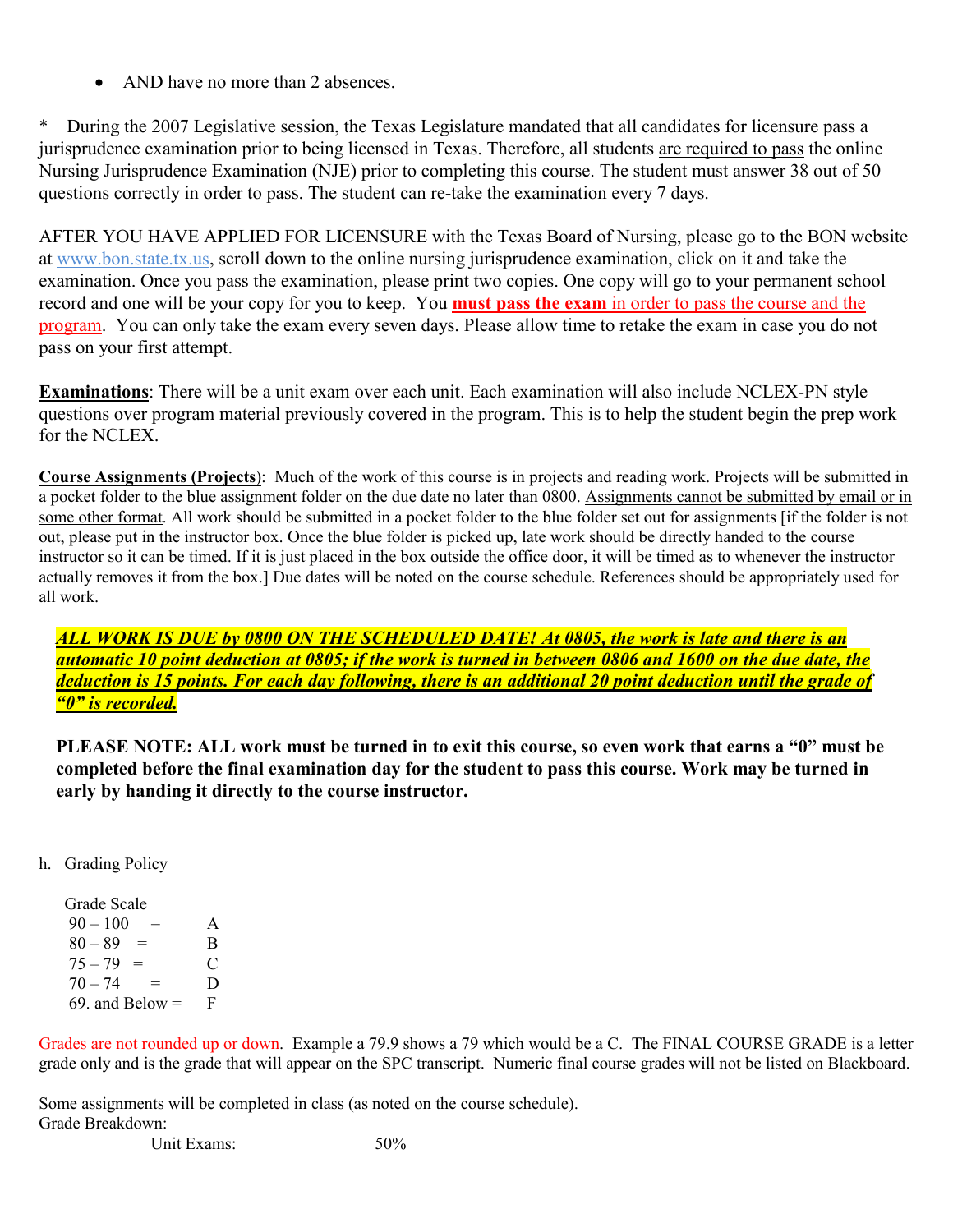| Projects:           | 30%      |
|---------------------|----------|
| Comprehensive Final | 20%      |
| Jurisprudence Exam  | required |
| Program Evaluation  | required |

**Missed unit exams**: The comprehensive final examination grade may be substituted for one missed unit examination *if* the student is ill and brings a physician's release. If more than one examination is missed, a grade of "0" is recorded for additional missed exams. The comprehensive final may only be made up if there is *documented extenuating circumstances* . A grade of "I" [incomplete] is given to the student until the final exam is completed. Students with "incompletes" do not graduate until the grade can be changed to a passing grade.

### i. Assignment Policy

- A. It is the responsibility **and a sign of professionalism** of the student to be informed of class progress and assignments and to come to class prepared to participate in discussion, to turn in any assignments due, and/or take the quiz or test scheduled for that day.
- B. Reading any assigned material assists the student to listen to the lecture with a higher degree of acuity and to participate in class discussion more effectively. A student cannot expect to understand what is being said in class when she/he has had no previous contact with the ideas or terms related to the topic.
- C. Have printed and read any articles assigned prior to class time.
- D. Each student is expected to come to class prepared with the assignment.

# **COMMUNICATION POLICY**

- Electronic communication between instructor and students in this course will utilize the South Plains College "My SPC" and email systems. The instructor will not initiate communication using private email accounts. Students are encouraged to check SPC email on a daily basis. Students will also have access to assignments, web-links, handouts, and other vital material which will be delivered via Blackboard. Any student having difficulty accessing the Blackboard or their email should immediately contact their instructor for direction. The instructor will work with any student to ensure the student has access to a computer and can obtain the needed class content that is located on the course website.
- Students are expected to read and, if needed, respond in a timely manner to college emails. It is suggested that students check college email daily to avoid missing time-sensitive or important college messages. Students may forward college emails to alternate email addresses; however, SPC will not be held responsible for emails forwarded to alternate addresses. A student's failure to receive or read official communications sent to the student's assigned email address in a timely manner does not absolve the student from knowing and complying with the content of the official communication. The official college email address assigned to students can be revoked if it is determined the student is utilizing it inappropriately. College email must not be used to send offensive or disruptive messages nor to display messages that violate state or federal law.
- Every attempt is made to answer emailsin a timely manner. If a student emailsthe instructor priorto 4:00pm Monday-Friday, the student can expect to receive a response via email the same day. If email is sent after 4:00 pm, the student can expect to receive a response the next business day. Emails will not be checked or answered on the weekend. Any email sent after 4:00 pm on Friday will be answered the following Monday.

# **CAMPUS CONCEALED CARRY**

Campus Concealed Carry - Texas Senate Bill - 11 (Government Code 411.2031, et al.) authorizes the carrying of a concealed handgun in South Plains College buildings only by persons who have been issued and are in possession of a Texas License to Carry a Handgun. Qualified law enforcement officers or those who are otherwise authorized to carry a concealed handgun in the State of Texas are also permitted to do so. Pursuant to Penal Code (PC) 46.035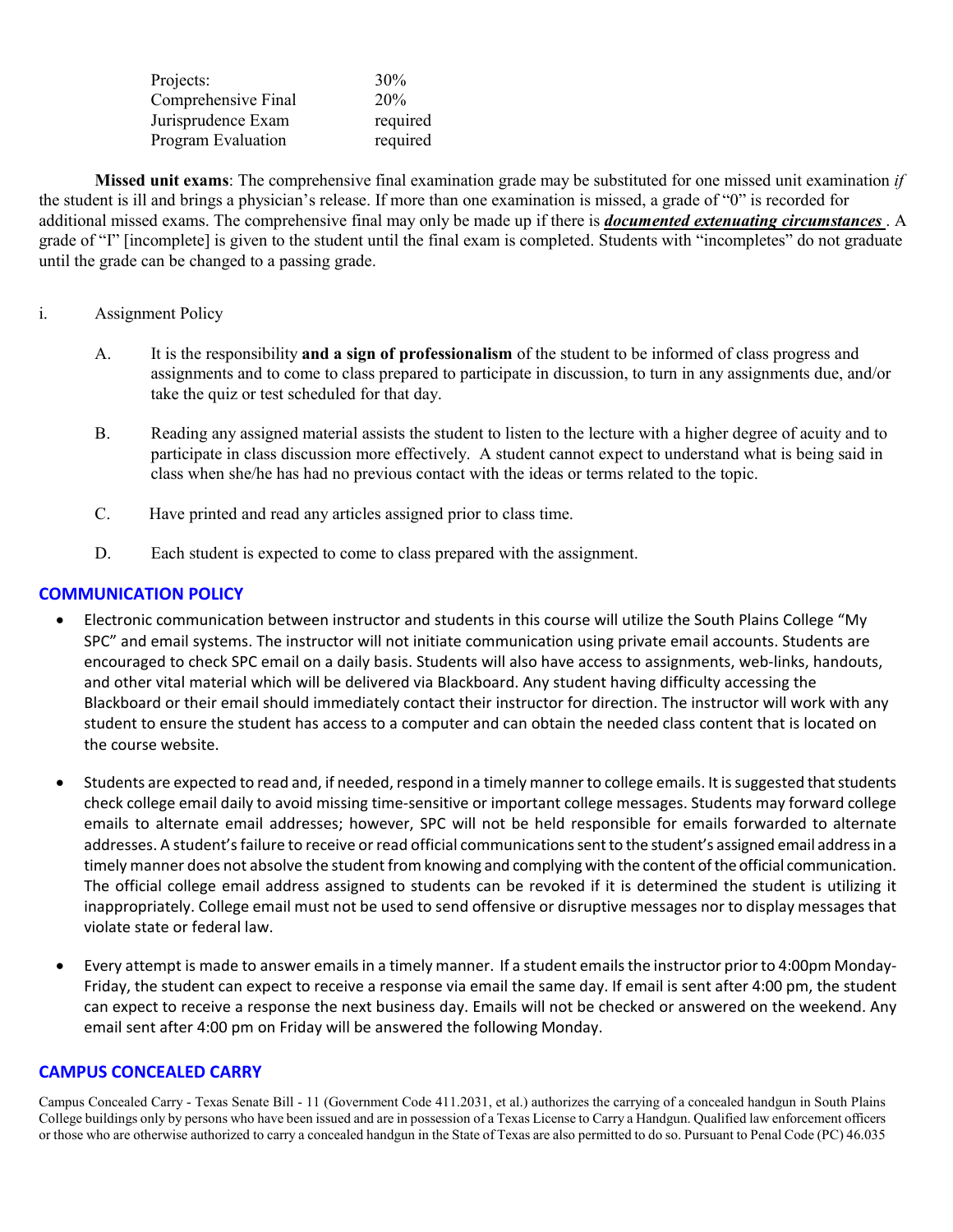and South Plains College policy, license holders may not carry a concealed handgun in restricted locations. For a list of locations, please refer to the SPC policy at: [\(http://www.southplainscollege.edu/human\\_resources/policy\\_procedure/hhc.php\)](http://www.southplainscollege.edu/human_resources/policy_procedure/hhc.php) Pursuant to PC 46.035, the open carrying of handguns is prohibited on all South Plains College campuses. Report violations to the College Police Department at 806-716-2396 or 9-1-1.

#### **STUDENT CONDUCT**

Rules and regulations relating to the students at South Plains College are made with the view of protecting the best interests of the individual, the general welfare of the entire student body and the educational objectives of the college. As in any segment of society, a college community must be guided by standards that are stringent enough to prevent disorder, yet moderate enough to provide an atmosphere conducive to intellectual and personal development.

A high standard of conduct is expected of all students. When a student enrolls at South Plains College, it is assumed that the student accepts the obligations of performance and behavior imposed by the college relevant to its lawful missions, processes and functions. Obedience to the law, respect for properly constituted authority, personal honor, integrity and common sense guide the actions of each member of the college community both in and out of the classroom.

Students are subject to federal, state and local laws, as well as South Plains College rules and regulations. A student is not entitled to greater immunities or privileges before the law than those enjoyed by other citizens. Students are subject to such reasonable disciplinary action as the administration of the college may consider appropriate, including suspension and expulsion in appropriate cases for breach of federal, state or local laws, or college rules and regulations. This principle extends to conduct off-campus which is likely to have adverse effects on the college or on the educational process which identifies the offender as an unfit associate for fellow students.

Any student who fails to perform according to expected standards may be asked to withdraw. Rules and regulations regarding student conduct appear in the current Student Guide.

### ACCOMMODATIONS

#### **DIVERSITY STATEMENT**

In this class, the teacher will establish and support an environment that values and nurtures individual and group differences and encourages engagement and interaction. Understanding and respecting multiple experiences and perspectives will serve to challenge and stimulate all of usto learn about others, about the larger world and about ourselves. By promoting diversity and intellectual exchange, we will not only mirror society as it is, but also model society as it should and can be.

#### **DISABILITIES STATEMENT**

Students with disabilities, including but not limited to physical, psychiatric, or learning disabilities, who wish to request accommodations in this class should notify the Disability Services Office early in the semester so that the appropriate arrangements may be made. In accordance with federal law, a student requesting accommodations must provide acceptable documentation of his/her disability to the Disability Services Office. For more information, call or visit the Disability Services Office at Levelland Student Health & Wellness Center 806-716-2577, Reese Center (also covers ATC) Building 8: 806-716-4675, Plainview Center Main Office: 806-716-4302 or 806-296-9611, or the Health and Wellness main number at 806-716-2529.

#### **PREGNANCY ACCOMMODATIONS STATEMENT**

If you are pregnant, or have given birth within six months, Under Title IX you have a right to reasonable accommodations to help continue your education. To activate accommodations you must submit a Title IX pregnancy accommodations request, along with specific medical documentation, to the Director of Health and Wellness. Once approved, notification will be sent to the student and instructors. It is the student's responsibility to work with the instructor to arrange accommodations. Contact Crystal Gilster, Director of Health and Wellness at 806-716-2362 or

email [cgilster@southplainscollege.edu](mailto:cgilster@southplainscollege.edu) for assistance.

#### **FOUNDATION SKILLS**

#### BASIC SKILLS–Reads, Writes, Performs Arithmetic and Mathematical Operations, Listens and Speaks

 $F-1$  Reading–locates, understands, and interprets written information in prose and in documents suchas manuals, graphs, and schedules.

F-2 Writing–communicates thoughts, ideas, information and messages in writing and creates documents such as letters, directions, manuals, reports, graphs, and flow charts.

F-3 Arithmetic–performs basic computations; uses basic numerical concepts such as whole numbers,etc.

F-4 Mathematics–approaches practical problems by choosing appropriately from a variety ofmathematical techniques.

F-5 Listening–receives, attends to, interprets, and responds to verbal messages and other cues. F-6 Speaking–organizes ideas and communicates orally.

#### THINKING SKILLS–Thinks Creatively, Makes Decisions, Solves Problems, Visualizes and Knows How to Learn and Reason

F-7 Creative Thinking–generates new ideas.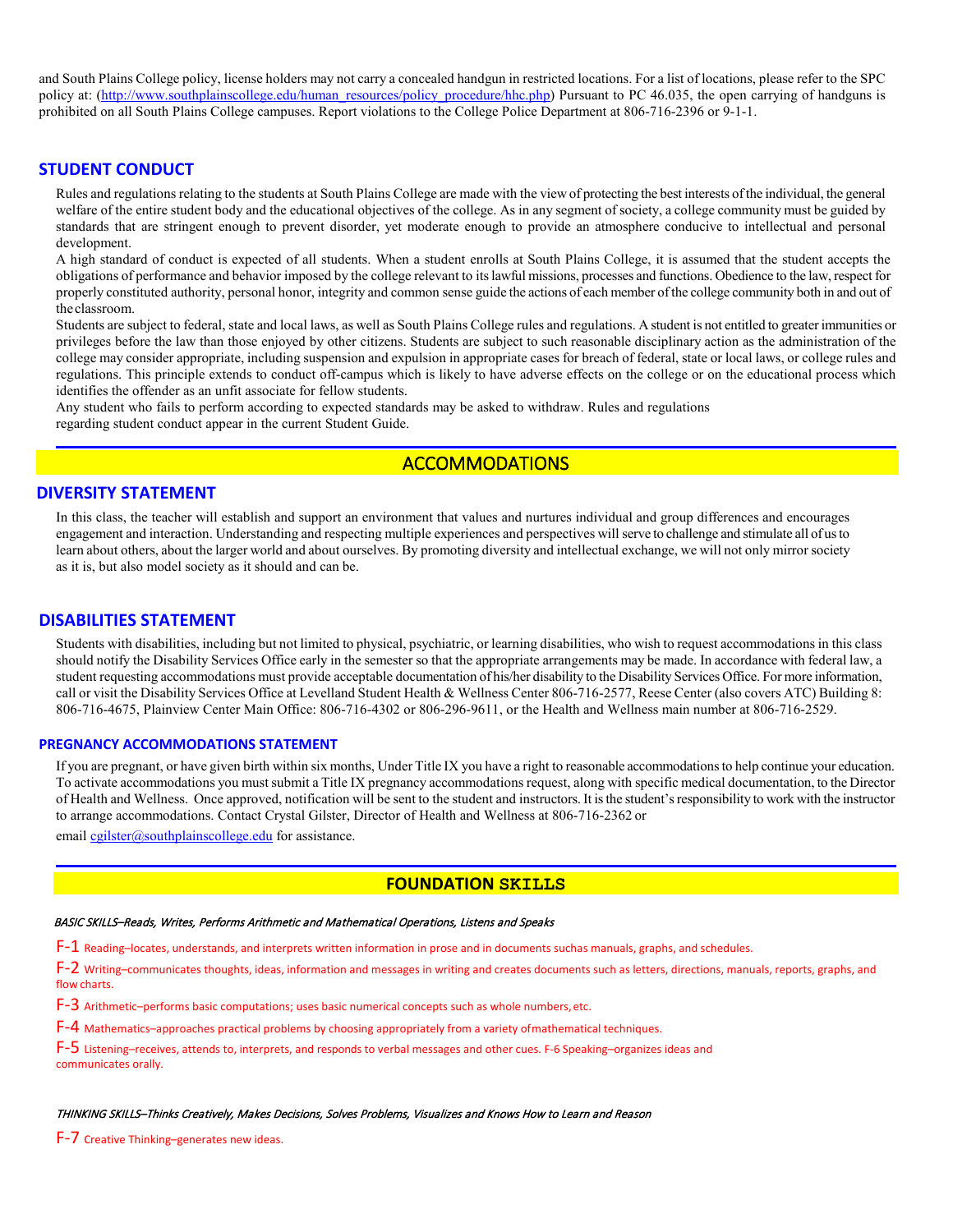F-8 Decision-Making–specifies goals and constraints, generates alternatives, considers risks, evaluatesand chooses best alternative.

F-9 Problem Solving–recognizes problems, devises and implements plan of action.

F-10 Seeing Things in the Mind's Eye-organizes and processes symbols, pictures, graphs, objects, andother information.

 $F-11$  Knowing How to Learn–uses efficient learning techniques to acquire and apply new knowledge and skills. F-12 Reasoning–discovers a rule or principle underlying the relationship between two or more objects and applies it when solving a problem.

#### PERSONAL QUALITIES–Displays Responsibility, Self-Esteem, Sociability, Self-Management, Integrity and Honesty

F-13 Responsibility–exerts a high level of effort and perseveres towards goal attainment.

F-14 Self-Esteem–believes in own self-worth and maintains a positive view of self.

F-15 Sociability–demonstrates understanding, friendliness, adaptability, empathy and politeness in group settings.

F-16 Self-Management–assesses self accurately, sets personal goals, monitors progress and exhibits self- control.

F-17 Integrity/Honesty–chooses ethical courses of action.

#### **SCANS COMPETENCIES**

C-1 **TIME** - Selects goal - relevant activities, ranks them, allocates time, prepares and followsschedules.

C-2 **MONEY** - Uses or prepares budgets, makes forecasts, keeps records and makes adjustments tomeet objectives.

C-3 **MATERIALS AND FACILITIES** - Acquires, stores, allocates, and uses materials or space efficiently.

C-4 **HUMAN RESOURCES** - Assesses skills and distributes work accordingly, evaluates performancesand provides feedback.

#### INFORMATION - Acquires and Uses Information

C-5 Acquires and evaluates information. C-6 Organizes and maintainsinformation. C-7 Interprets and communicates information. C-8 Uses computers to process information.

#### INTERPERSONAL–Works With Others

C-9 Participates as a member of a team and contributes to group effort. C-10 Teaches others new skills.

C-11 Serves Clients/Customers–works to satisfy customer's expectations.

 $C$ -12 Exercises Leadership–communicates ideas to justify position, persuades and convincesothers, responsibly challenges existing procedures and policies.

 $C$ -13 Negotiates-works toward agreements involving exchanges of resources; resolves divergentinterests. C-14 Works With Diversity–works well with men and women from diversebackgrounds.

#### SYSTEMS–Understands Complex Interrelationships

C-15 Understands Systems–knows how social, organizational, and technological systems work andoperates effectively with them.

 $C$ -16 Monitors and Corrects Performance–distinguishes trends, predicts impacts on systemoperations, diagnoses systems performance and corrects malfunctions.

 $C-17$  Improves or Designs Systems–suggests modifications to existing systems and develops newor alternative systems to improve performance.

#### TECHNOLOGY–Works with a Variety of Technologies

 $C-18$  Selects Technology–chooses procedures, tools, or equipment, including computers and related technologies.

C-19 Applies Technology to Task–understands overall intent and proper procedures for setup and operation of equipment.

C-20 Maintains and Troubleshoots Equipment–prevents, identifies, or solves problems withequipment, including computers and other technologies.

#### COURSE ASSIGNMENTS

Refer to the Course Schedule for Due Dates; OTHER ASSIGNMENTS will be listed on course calendar.